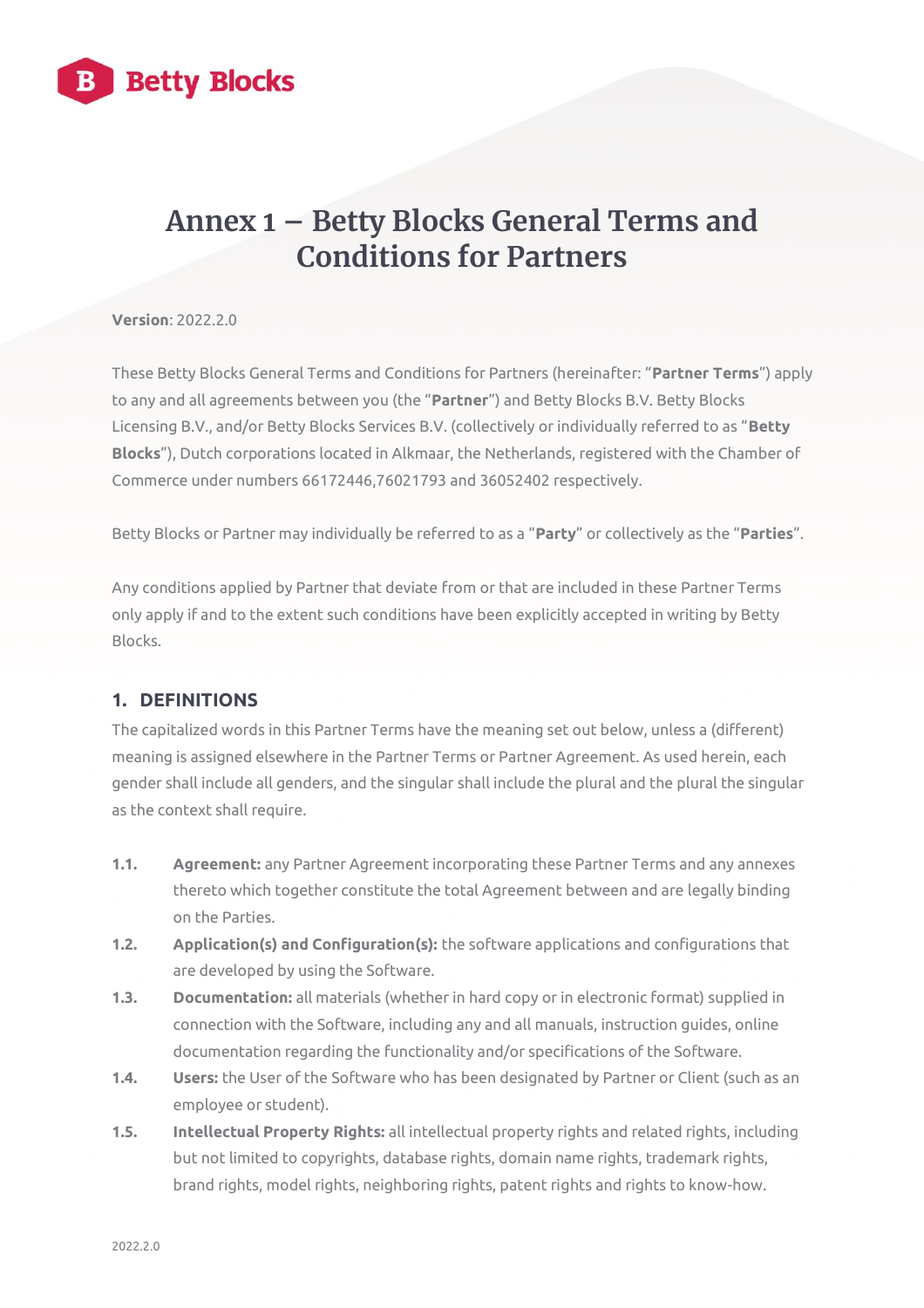- **1.6. General Terms & Conditions:** as published on th[e Betty Blocks website](https://www.bettyblocks.com/terms-conditions) that apply to the provision of the services/Software to Users.
- **1.7. Lead:** a potential new Client or existing Client of Betty Blocks or Partner that has or may have interest in purchasing new or additional software or services from Betty Blocks or the Partner within the scope of Parties' Partner Agreement, such (prospective) Client can be:
	- **i.** a "**Partner Lead**", which is a (prospective) Client for the Software, subject to Partner's sales or upsell activities regarding the sale or expansion of a License and which (prospective) Client shall be introduced or has been introduced to Betty Blocks by Partner;
	- **ii.** a "**Betty Blocks Lead**", which is a (prospective) Client of either Party, initially in contact with Betty Blocks and which shall be introduced or has been introduced to Partner by Betty Blocks in order for Partner to further execute sales or upsell activities regarding the sale or expansion of a License with Betty Blocks or the sale of Partner Services.
- **1.8. Client** a client of Betty Blocks, Partner or both depending on the context. For specific situations, the following definitions of Client may also be used:
	- **i. Partner Client:** a natural or legal person who is a client of Partner and who Partner will provide Partner Services.
	- **ii. Betty Blocks Client**: a natural or legal person who is a client of Betty Blocks.
	- **iii. Mutual Client:** a natural or legal person who is a client of both Partner and Betty Blocks, where Betty Blocks provides the client with a License and the Partner provides the client with Partner Services.
- **1.9. Partner Agreement:** a Partner Agreement incorporating these Partner Terms, governing all services provided by the Parties, and which contains the terms of the Partner such as duration, commission, license and type of Partner.
- **1.10. Partner Program Guidelines:** annual guidelines for Implementation Partners describing on the basis of which Partner will possibly be eligible for their Partner Tier and Academy credits.
- **1.11. Software:** Betty Blocks' No-Code Platform which is an online software platform (Application Platform as a Service) as described on bettyblocks.com.
- **1.12. Partner Services:** professional services offered and/or provided by Partner to either a Lead or a Client in relation to the Software, such as consultancy, development, support, (account) management, implementation and similar professional services.
- **1.13. License:** a license to use the Software purchased or to be purchased by a Lead, Client or by Partner as a Partner License.
- **1.14. License Scope:** the scope of the License which is limited to certain volumes (e.g., number of Users and/or maximum amount of storage) insofar specified in the Agreement.
- **1.15. Referral Partner:** a simple partnership where Partner will use its best efforts to provide Betty Blocks with Partner Leads and where Betty Blocks as well will use its best (sales)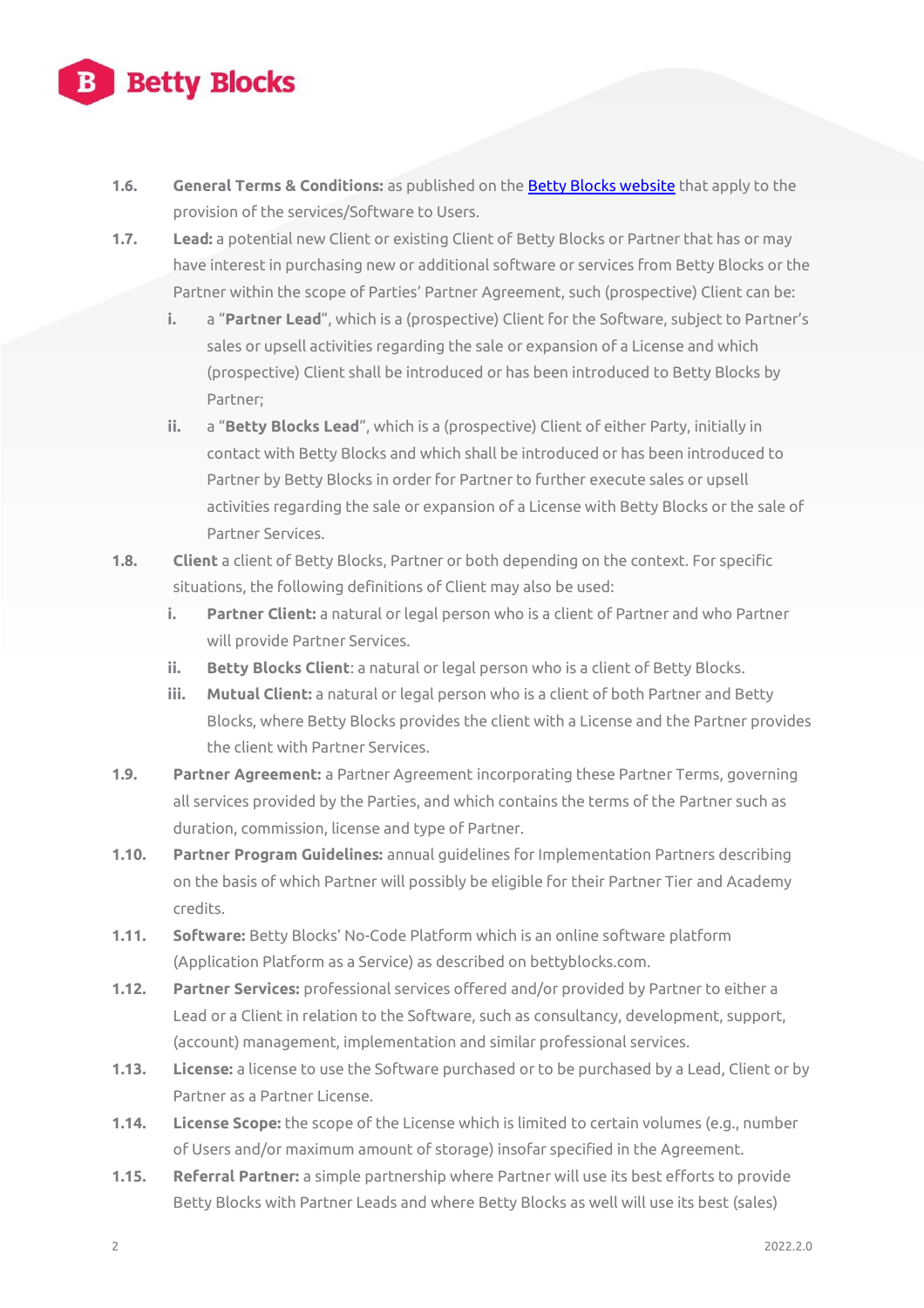

efforts to have such Lead purchase a License from Betty Blocks, as further defined in the Partner Agreement.

**1.16. Implementation Partner:** an extensive partnership where the goal of the Parties is to sell Licenses and/or (Partner) Services to Leads, where Licenses are solely provided by Betty Blocks and services can either be provided by Betty Blocks or Partner, and as further defined in the of Partner Agreement. Whereby after the Lead turns to into a Client Partner will be the main point of contact for that Client for anything related to the Software

### **2. OBLIGATIONS OF BETTY BLOCKS**

- **2.1.** Betty Blocks' obligations are separated between the legal entities Betty Blocks B.V., Betty Blocks Licensing B.V. and Betty Blocks Services B.V. as follows:
	- **i.** Betty Blocks B.V. is responsible for complying with the (other) aspects of the Partner Agreement which are not assigned to Betty Blocks Licensing B.V. or Betty Blocks Services B.V. as stated below, more specifically matters associated with Academy Credits.
	- **ii.** Betty Blocks Licensing B.V. is only and solely obligated to provide Partner with the license to use the Software if and insofar agreed upon in the Partner Agreement and these Partner Terms.
	- **iii.** Betty Blocks Services B.V. is only and solely responsible for matters related to the Academy.
- **2.2.** Betty Blocks commits that it will do whatever is reasonably required of it under the given circumstances to enable the Partner to carry out its activities. Betty Blocks shall provide the Partner with all information that is required for the performance of the Agreement. Betty Blocks shall inform the Partner on a regular basis concerning matters relating to Betty Blocks and its activities, such as technical developments and publicity campaigns. Betty Blocks shall provide Partner at its discretion with the necessary information and marketing materials free of charge.
- **2.3.** Betty Blocks shall inform Partner as soon as reasonably possible whether a Partner Lead resulted in that Lead purchasing a License from Betty Blocks or whether an offer made to a Lead was withdrawn and/or an offer was refused.

### **3. GENERAL OBLIGATIONS AND RIGHTS OF THE PARTNER**

**3.1.** Betty Blocks instructs Partner without being subordinate to Betty Blocks to act as an intermediary in sale of Licenses by Betty Blocks (and/or expansion of such Licenses) against a fee in the form of commissions by promoting the Software and introducing Leads to Betty Blocks (and/or by performing other activities such as account management, Client success management and upselling), insofar further specified and agreed upon between the Parties in the Partner Agreement.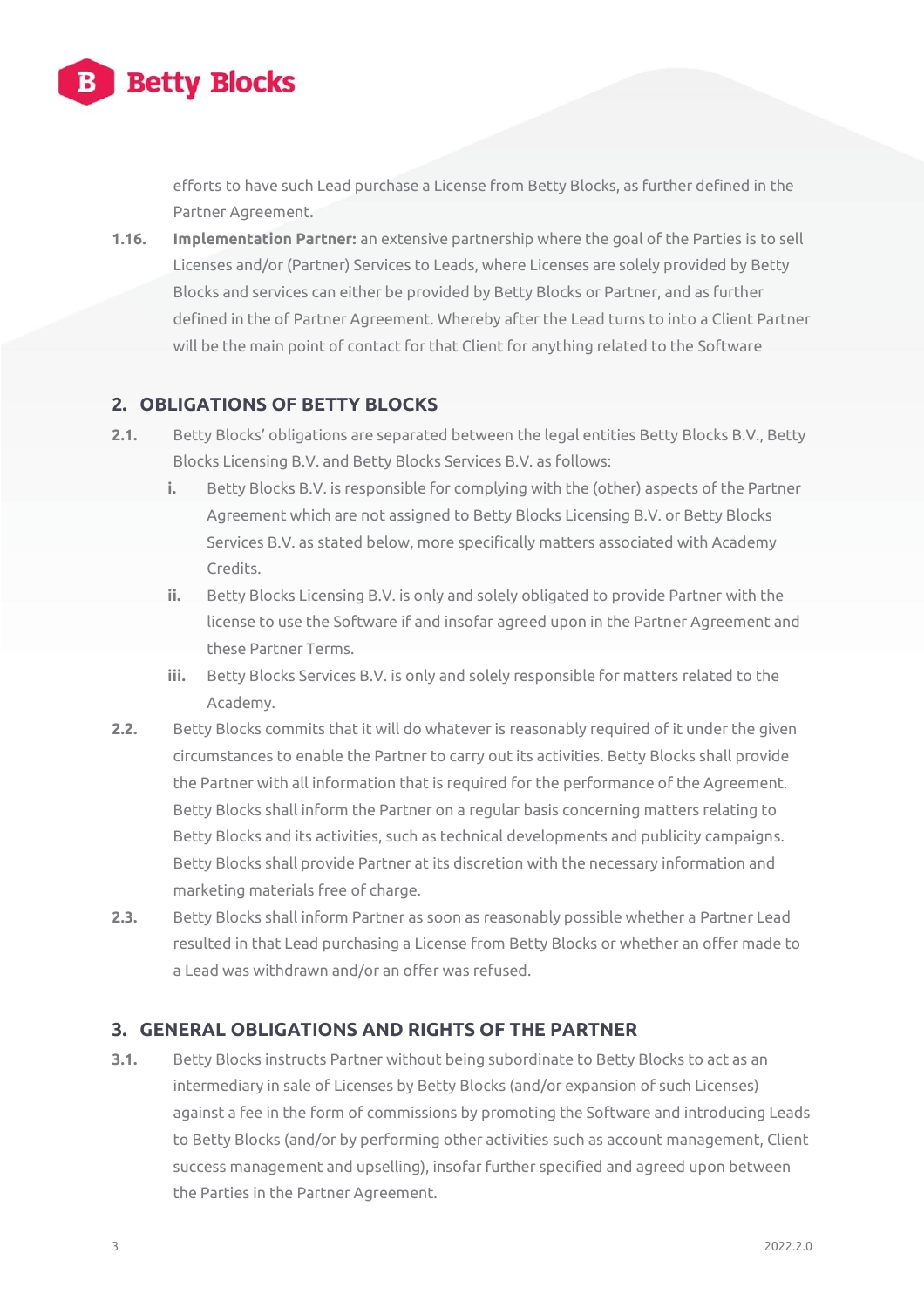- **3.2.** The appointment as Betty Blocks' Partner applies worldwide and is not limited to any geographical area. Unless otherwise agreed upon in the Partner Agreement, Parties have not agreed upon any form of exclusivity and Partner does not have exclusive rights where it concerns the promotion of the Software and/or the introduction of Leads to Betty Blocks. Betty Blocks is always entitled to appoint other partners and/or limit the geographical area as she sees fit.
- **3.3.** Partner shall make every effort to promote and demonstrate the Software. Partner commits that it will provide Leads with honest and sincere advice concerning Betty Blocks and the Software. Partner must refrain from making statements concerning Betty Blocks or the Software that could be misleading or difficult to prove. Partner must also refrain from making any commitments on behalf of Betty Blocks and refrain from making any promises if it is not absolutely certain that Betty Blocks will be able to live up to such promises. Partner shall not make statements concerning Betty Blocks and/or the Software that breach relevant legislation, such as legislation on comparative advertising or unfair commercial practices.
- **3.4.** Betty Blocks grants to Partner the right to use relevant 'Betty Blocks' names and logos but solely within the scope of its promotional activities under the Partner Agreement, provided this does not create confusion concerning its status as a partner of Betty Blocks. Betty Blocks has the right to issue reasonable instructions concerning the correct use of Betty Blocks' names, logos and promotional materials, and the Partner shall comply strictly with such instructions. Partner's use shall be in accordance with Betty Blocks' commercially reasonable policies regarding advertising and trademark and trade name usage as established from time to time. However, Partner is not allowed to register any domain names and/or social media accounts (such as Twitter and/or Facebook accounts) that include indications to Betty Blocks (e.g., a user name incorporating Betty Blocks' name). Betty Blocks shall acquire such domain names and/or social media accounts upon request and allow Partner to use such domain names and/or social media accounts for the duration of the Partner Agreement.
- **3.5.** Partner is not allowed to:
	- **i.** perform promotional activities on websites or services that are illegal in nature;
	- **ii.** perform promotional activities by means of unsolicited electronic communication by e-mail, text message or similar medium (spam);
	- **iii.** display promotional statements in a way that will or reasonably could negatively impact Betty Blocks' reputation.
- **3.6.** Partner shall comply with all reasonable instructions issued by Betty Blocks, to the extent these are issued with a view to the realization of the Agreement and the independence of Partner is not prejudiced. Betty Blocks may provide Partner with specific instructions on the usage of the contact details of Leads. Furthermore, Parties shall inform each other of any objections a Lead may have to the use of its contact details.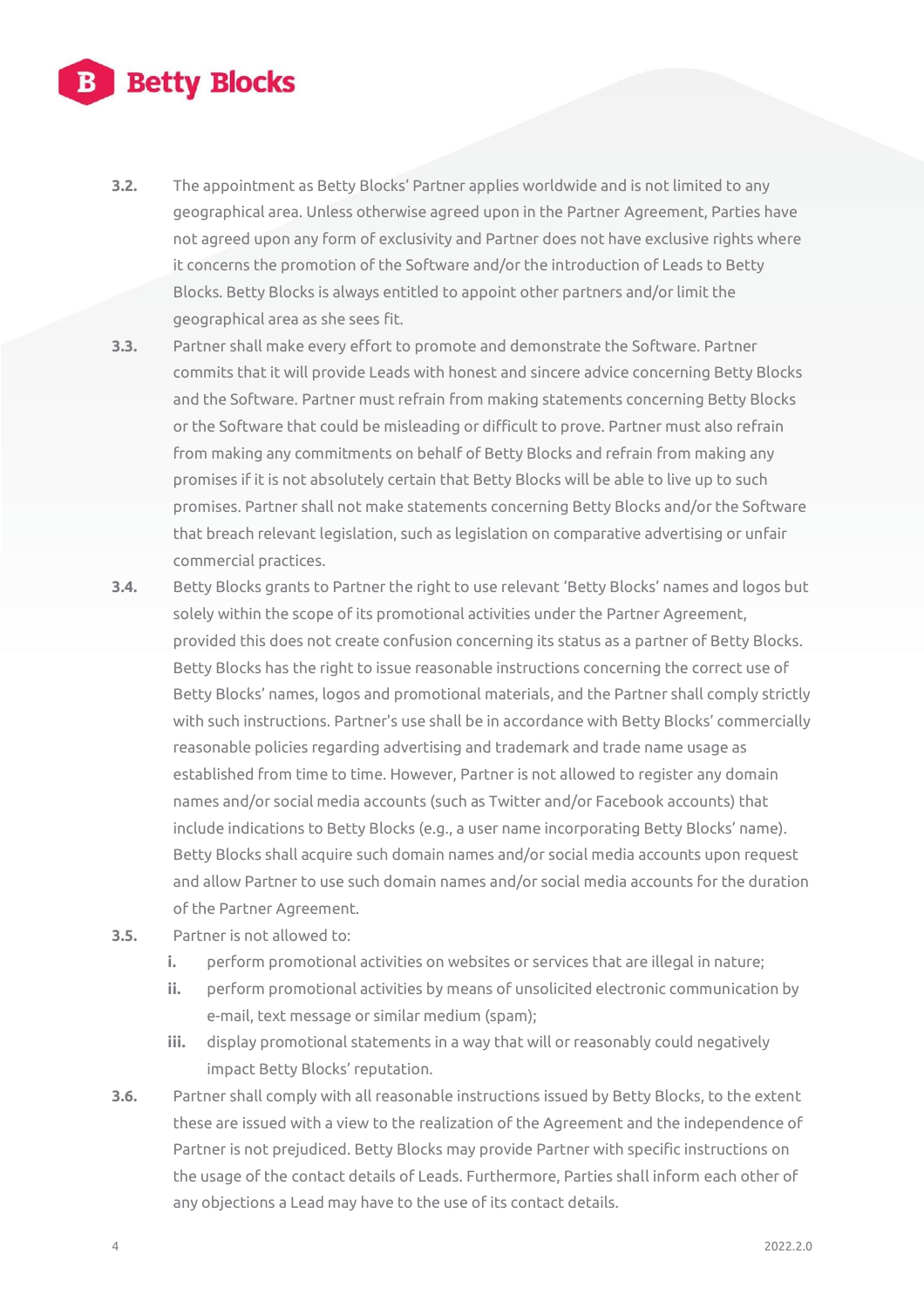- **3.7.** In case any problem, complaint or malfunction concerning the Software is reported to Partner, the Partner shall inform Betty Blocks hereof immediately and Parties shall keep each other informed of steps they consider necessary to resolve such problems.
- **3.8.** Partner shall inform Betty Blocks in case Partner becomes aware of important information regarding Leads and/or Clients, such as information regarding the financial position of a Lead or Client. Partner shall also inform Betty Blocks without undue delay of any actual or potential infringement by third parties of Betty Blocks' brands, trade names and copyrights.
- **3.9.** During the initial term, within six (6) months after commencement of the Partner Agreement, Partner will have to be onboarded and fully operational to act as a Partner of Betty Blocks. If Partner fails to comply, Betty Blocks will be entitled to terminate the Partner Agreement in accordance with article 13.
- **3.10.** At least once per quarter, the Parties shall have a (digital) meeting to discuss relevant topics regarding their Partnership and, if necessary, how to improve upon it, such as: Partner's reporting and results thereof, alignment regarding accrued commissions, Client satisfaction rates, sales efforts, implementation activities, sales targets and Partner's progress in Betty Block's partner tiering.
- **3.11.** Once per quarter, Partner shall provide Betty Blocks with reports regarding Partner's sales efforts and Client satisfaction rates. Once per month, Partner shall provide Betty Blocks with a report of Partners estimation on Client satisfaction via the tool that Betty Blocks provides in the Betty Blocks Portal.
- **3.12.** In connection with the promotion and marketing of the Software the Partner shall, at its own cost, maintain active and suitably trained sales personnel and ensure that such sales personnel are continually trained with current technological developments relevant to the Software. Betty Blocks may offer certain certifications in this regard and Partners 'tiering' may be dependent on (for example, but not limited to) the amount of certified personnel it employs in accordance with the annual Partner Program Guidelines.

### **4. IMPLEMENTATION PARTNER**

- **4.1.** This article only applies in the event Parties agreed in the Partner Agreement that Partner is an 'Implementation Partner'.
- **4.2.** The Partner shall make sure that its agreements with Mutual Clients do not conflict with Betty Blocks' standard contracting terms as well as any Client specific arrangements communicated by Betty Blocks. It is Partner's responsibility to ensure, by proactively consulting with Betty Blocks, that its agreements with the Mutual Clients are compatible with the Software and/m/or services directly provided by Betty Blocks. Furthermore, it is Partner's responsibility to ensure that an Agreement according to the Betty Blocks standard is concluded between Betty Blocks and Client. If Partner fails to do so, Partner is not entitled to any form of commission. Upon Betty Blocks' first request, the Partner shall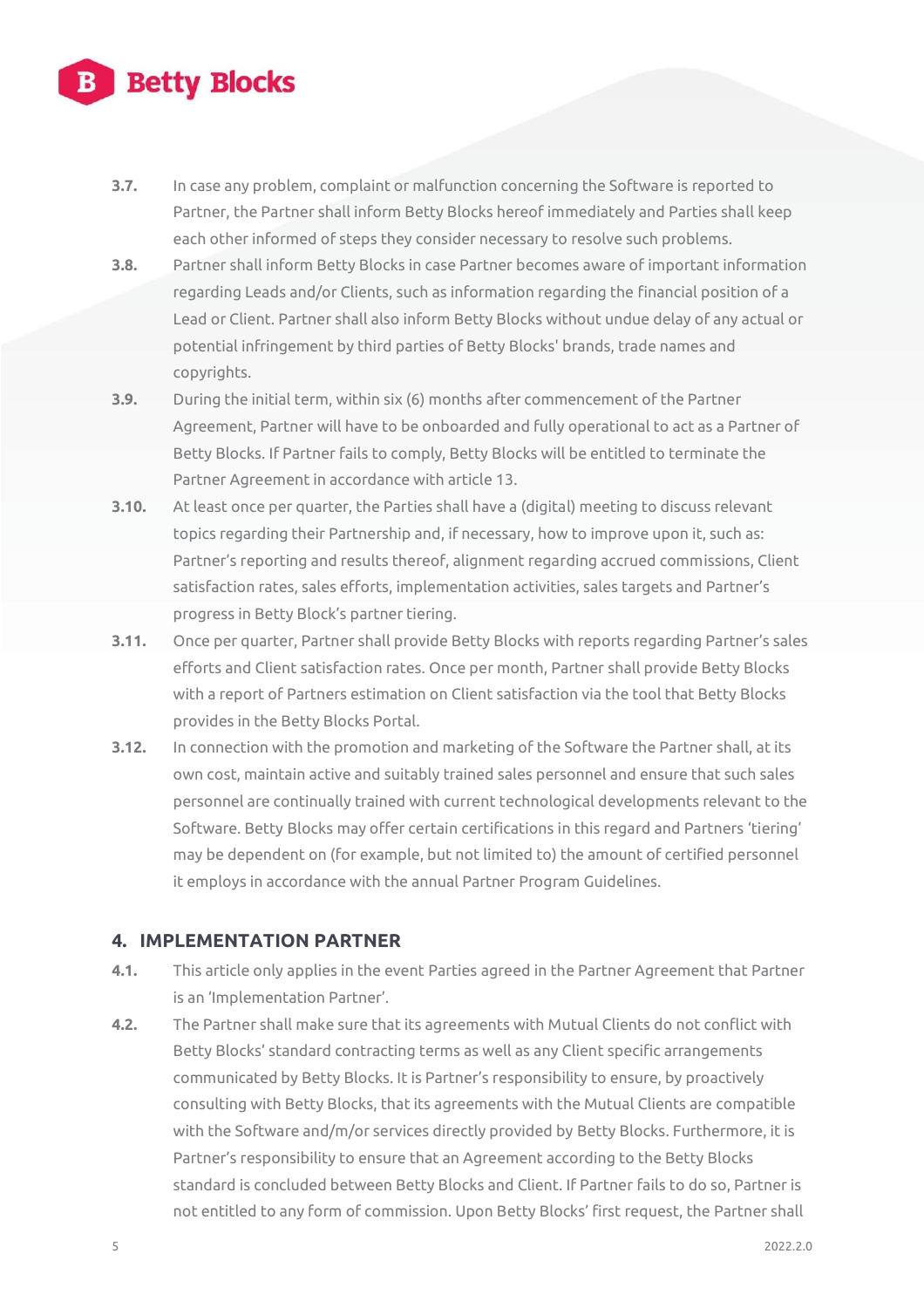

provide copies of the agreements concluded with the Mutual Clients as far as the agreements concerns the services of Betty Blocks. The Partner may redact any commercially sensitive information from these agreements.

- **4.3.** Partner will not communicate with Leads regarding the prices set by Betty Blocks. Only after consultation and agreement with Betty Blocks, Partner may communicate certain prices of Betty Blocks' Software and/or services to the Lead.
- **4.4.** The Parties will each designate a contact person and keep each other informed of any information relevant with respect to the services provided to the Mutual Clients. Upon request of Betty Blocks and at regular intervals, the Partner shall provide updates and progress reports with respect to the services provided to the Mutual Clients. To the extent reasonably necessary, the Parties shall collaborate with the Mutual Clients through (online) meetings to be organized jointly by the Parties.
- **4.5.** If for any reason whatsoever the Partner is no longer able to provide one or more Mutual Clients with its services, the Partner shall directly contact Betty Blocks and state the reasons following which the Parties will decide in mutual consultation as to how to proceed. The same applies if it is likely that Partner shall no longer provide its services to a Mutual Client (e.g., because Partner wishes to terminate its business or if Partner becomes aware of the fact that a Mutual Client wishes to terminate its contract with Partner). In the aforementioned situations, the Parties will use their best efforts to transfer such Mutual Client to another partner of Betty Blocks. Partner shall not transfer (its contract with) such Mutual Client to a third party without written approval from Betty Blocks. In the event of outstanding fees, such fees will be considered void and a third party has no claim to such fees.
- **4.6.** The Partner shall follow all reasonable instructions and recommendations of Betty Blocks in a timely and efficient manner. The Partner shall perform its Professional Services in accordance with best industry practice and have sufficient personnel available to perform its tasks in a timely and efficient manner. The Partner shall ensure that its personnel or the third parties engaged by the Partner are suitably qualified, adequately trained and capable of providing Professional Services to the Mutual Clients.
- **4.7.** Partner may request Betty Blocks for certain information or expertise. Betty Blocks will inform Partner to the best of its ability. However, Partner is solely responsible for the services and pricing it offers to Leads and the proper execution of work agreed upon with such Lead.

#### **5. PARTNER LICENSE TO SOFTWARE**

**5.1.** In so far as agreed between the Parties in the Partner Agreement and in consideration of the (yearly) license fees as specified in the Partner Agreement, Betty Blocks grants Partner a non-exclusive, non-transferable license to use the Software for the duration of the Agreement and in accordance with the volumes (e.g., number of Users), storage capacities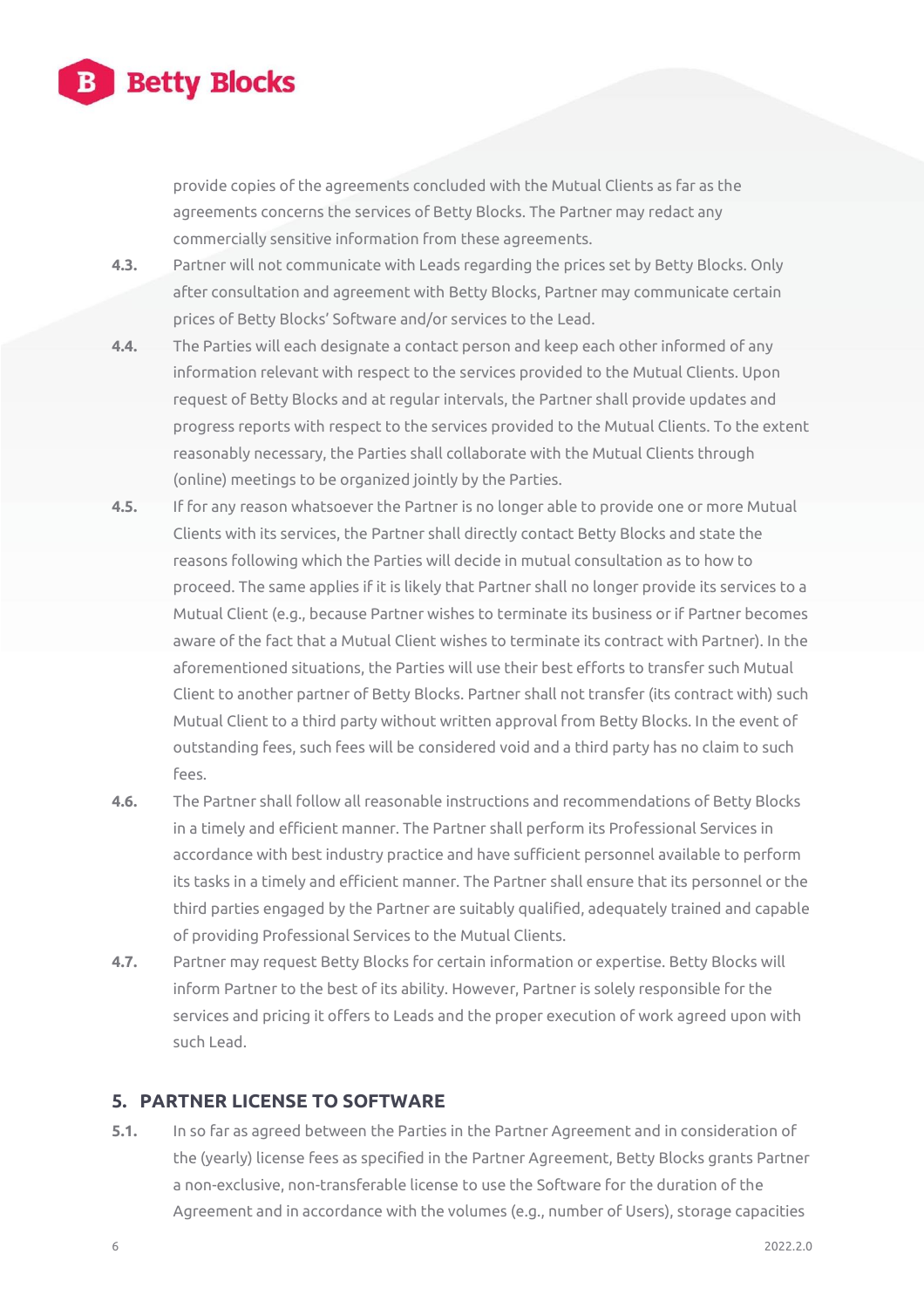

and/or limitations specified in the Partner Agreement ("**License Scope**"). Partner may only use the Software for demonstration and training purposes within the scope of its activities as a partner of Betty Blocks (e.g., demonstrating the Software to Leads and training Partner's employees to work with the Software). Furthermore, the aforementioned license is limited as specified in the License Scope.

- **5.2.** In case Partner uses the Software outside of the License Scope, the Parties shall without undue delay and in good faith discuss how to resolve such breach of the License Scope. In case of a breach of agreed upon volumes (e.g., number of Users), the Parties shall agree upon a pro-rated additional fee to be paid by the Partner.
- **5.3.** Notwithstanding anything stated to the contrary in the Agreement, Partner is expressly not permitted:
	- **●** to use this Partner license to the Software for any production purposes;
	- **●** to reverse-engineer the source code of the Software or to decompile the Software, unless such is allowed pursuant to a mandatory legal provision which may not be lawfully derogated from;
	- **●** to make changes to or modify the Software, unless such is allowed pursuant to a mandatory legal provision which may not be lawfully derogated from or with prior written approval of Betty Blocks;
	- **●** to remove or render illegible indications of Betty Blocks and/or its licensors as the party entitled to the Software or parts thereof; or
	- **●** access all or any part of the Software and Documentation in order to build a product or service which competes with the Software.
- **5.4.** For the avoidance of doubt:
	- **●** the rights provided under this article are granted to Partner only, and shall not be considered granted to any subsidiary or holding company of Partner, unless expressly agreed otherwise;
	- **●** if Partner wishes to build an application using the Software for its own production purposes, then Partner must purchase a normal client license to the Software from Betty Blocks;
	- **●** Partner may not use this Partner license to provide its Partner Services, such Partner Services are to be performed within the scope and under the License of a Client.
- **5.5.** Partner shall not access, store, distribute or transmit any material during the course of its use of the Software that:
	- is libelous, defamatory, insulting, racist or discriminating, or incites hate;
	- **●** infringes third-party rights, in any case including but not limited to Intellectual Property Rights;
	- **●** violates the privacy of third parties, in any case including but not limited to distributing third-party personal data without sufficient legal grounds, or repeatedly harassing third parties by providing them with unsolicited communications;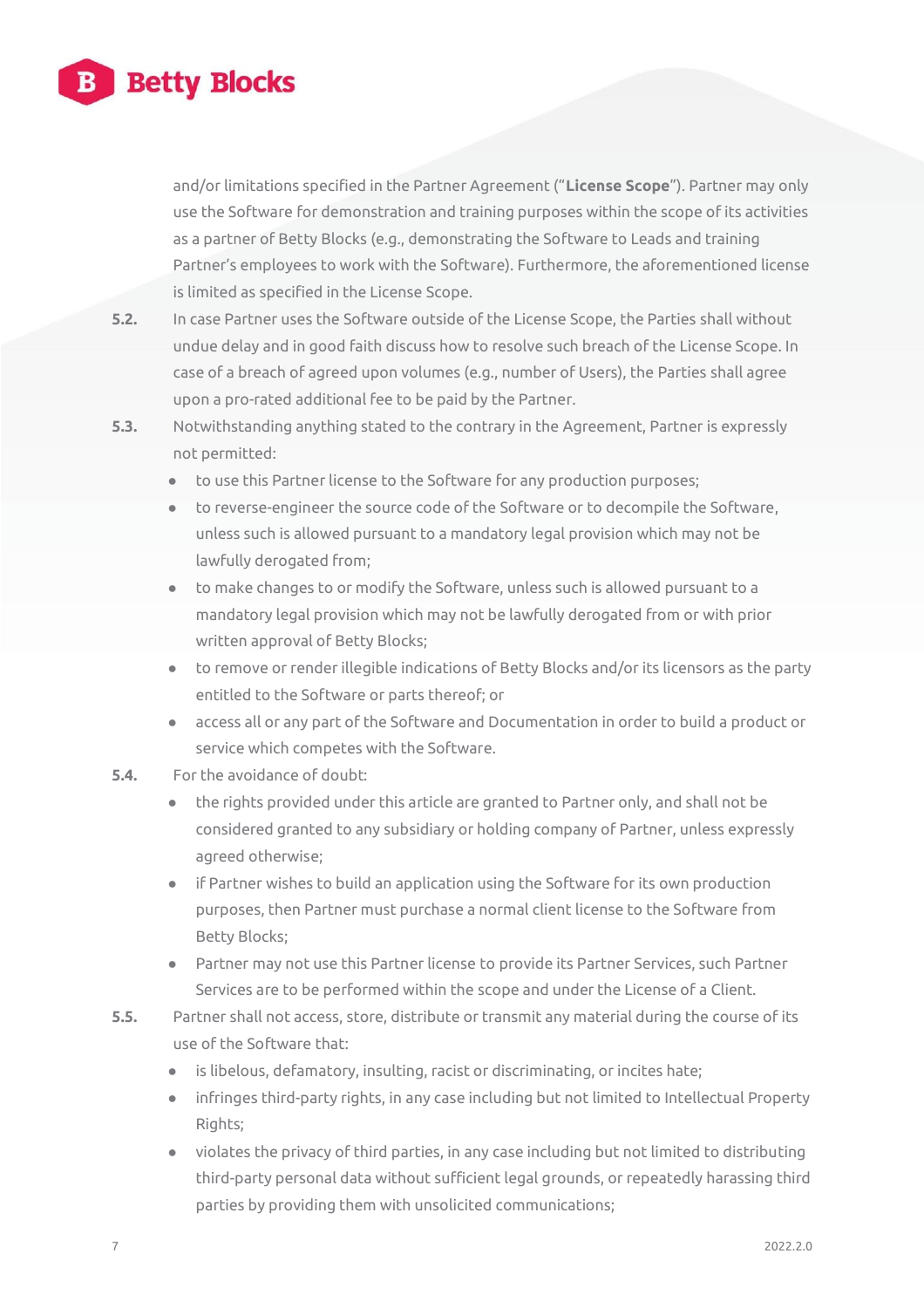- **●** contains hyperlinks, torrents or similar information of which Partner is aware or should be aware that it refers to material that infringes third-party rights;
- **●** is otherwise illegal or causes damage or injury to any person or property.
- **5.6.** Partner will be responsible for the activities of anyone who Partner allows to use the Software. Partner is also responsible for ensuring that its employees comply with the Agreement with respect to the use of the Software. Partner shall use all reasonable endeavors to prevent any unauthorized access to, or use of, the Software and, in the event of any such unauthorized access or use, promptly notify Betty Blocks.
- **5.7.** In case of a breach of this article, Betty Blocks is entitled to take action it considers reasonably necessary to protect its rights, such as blocking a specific User's access to the Software or terminate the agreement.
- **5.8.** Betty Blocks will use reasonable endeavors to realize the uninterrupted availability of its systems, network and Software, but offers no guarantees in this regard unless specifically otherwise agreed upon.

### **6. PAYMENT OF LICENSE FEES**

- **6.1.** In so far as agreed, Partner shall pay the fees set out in the Partner Agreement for its Partner license to use the Software for the purposes of this Partner. All fees mentioned in the Partner Agreement are in Euros and exclusive of VAT, unless otherwise agreed upon.
- **6.2.** Partner shall provide its invoicing details in a timely manner but no later than one (i) month after the commencement of the Agreement. Betty Blocks shall comply with reasonable invoicing requirements.
- **6.3.** Payment can be made through direct debit collection or by transferring the amount to Betty Blocks' bank account or in another way as specified in the Partner Agreement. All amounts due by Partner under the Agreement shall be paid in full without any set-off, counterclaim, deduction or withholding (other than any deduction or withholding of tax as required by law).
- **6.4.** Each invoice is due and payable thirty (30) days after the invoice date, unless the Agreement specifies otherwise.
- **6.5.** Betty Blocks is authorized to increase its fees once per year which in any event will not exceed 5%.

### **7. PROCEDURE**

- **7.1.** The Partner commits that it will inform Leads of:
	- **●** the fact that a License is subject to an offer and acceptance by Betty Blocks;
	- **●** the fact that an offer of Betty Blocks and a License are subject to General Terms & Conditions;
	- **●** other applicable conditions and/or pricing which Partner was instructed to share with Leads by Betty Blocks.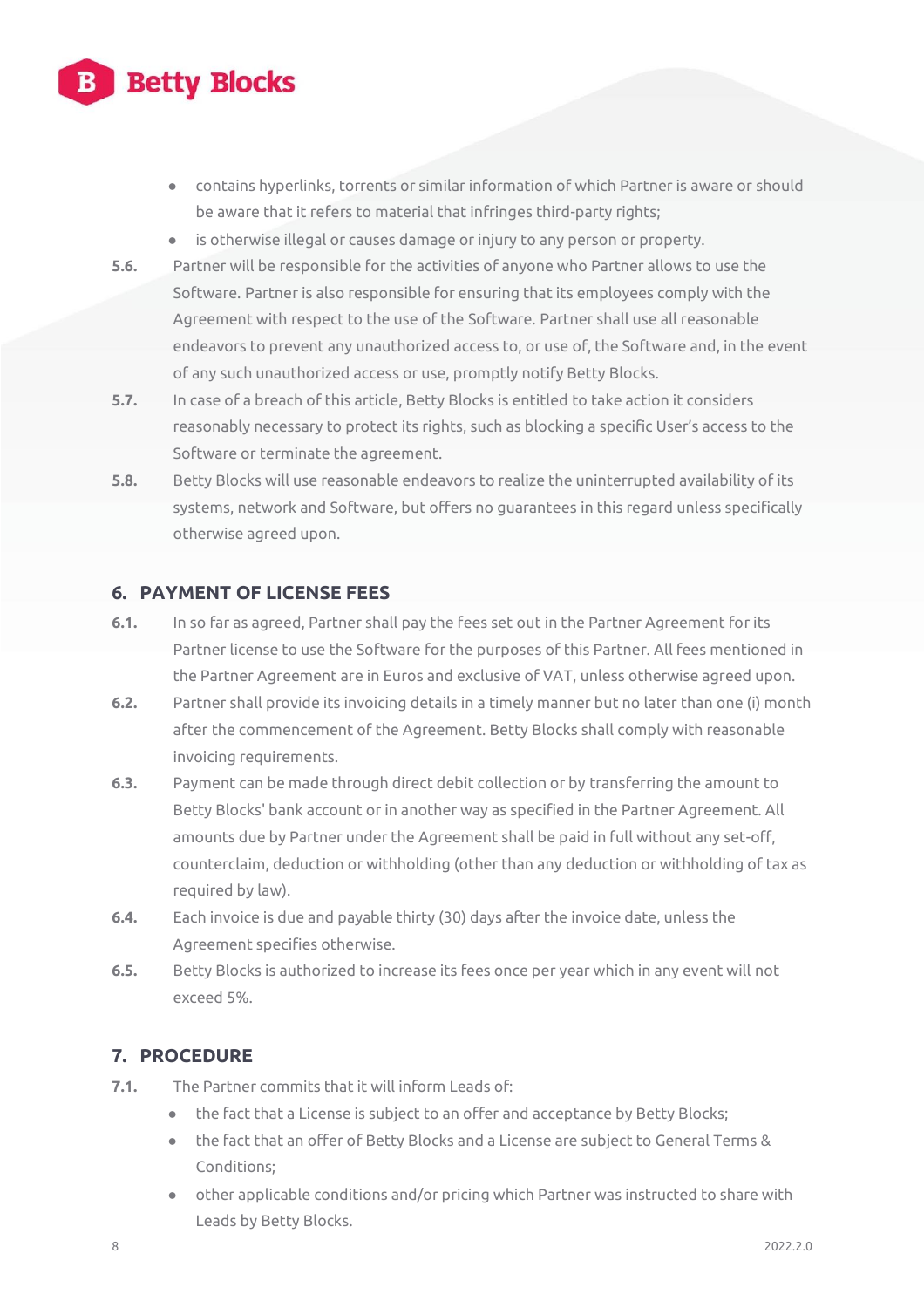- **7.2.** In case Parties refer a Lead to each other, then they shall do so via email, the Betty Blocks Partner platform, or in another manner prescribed by Betty Blocks. In case Partner finds a Partner Lead, then Partner shall share such Lead as soon as reasonably possible with Betty Blocks so Betty Blocks can check if the Lead is already in contact with Betty Blocks or another Partner of Betty Blocks. If the Partner comes into contact with a Lead that is new to it, but who is already a Betty Blocks Client or a client of another Partner of Betty Blocks, the Parties shall assess the details of this situation and solely Betty Blocks decides which next steps the Parties shall take with regards to such Lead. When referring a Lead to each other, the Parties shall make sure to include the following information:
	- **●** General company information of the Lead (e.g., website, general contact information, company description);
	- **●** Contact information of the person with whom the Partner or Betty Blocks had contact and who agreed to be contacted regarding the purchase of a License or Partner Services;
	- **●** A summary of relevant previous contact between the Lead and the Partner or Betty Blocks.
- **7.3.** The Partner shall comply with all reasonable instructions issued by Betty Blocks, including using forms and other information that has been made available by Betty Blocks. Forms that have been completed and signed must be sent to Betty Blocks as soon as possible, but in any event within two (2) working days.
- **7.4.** Betty Blocks is not obliged to accept Leads that have been introduced and it shall notify the Partner when Betty Blocks does not accept a Lead. A lead is not considered valid, including but not limited to: (i) if the Lead is not registered in accordance with article 7.1, (ii) if another Partner or Betty Blocks already started the sales cycle, (iii) if the lead expired, or (iv) after this Partner Agreement is expired or terminated. If a Lead is not accepted by Betty Blocks such shall mean that the Partner is not entitled to any form of commission or compensation.

### **8. COMMISSIONS**

- **8.1.** In the event Partner is eligible for commission, on the basis of the Agreement and in accordance with the Partner Program Guidelines, Betty Blocks will pay the commission quarterly in arrears and in accordance with what is agreed upon in the quarterly meetings in accordance with article 3.10. Partner shall provide, upon reasonable request, project and Client-related information to Betty Blocks for projects undertaken by both the Partner and Betty Blocks which is necessary for the purpose of calculating commissions.
- **8.2.** The Partner is not entitled to commission in relation to a specific Lead in case such Lead has not converted into a Client within a timespan of three (3) months.
- **8.3.** The Partner is not entitled to commission: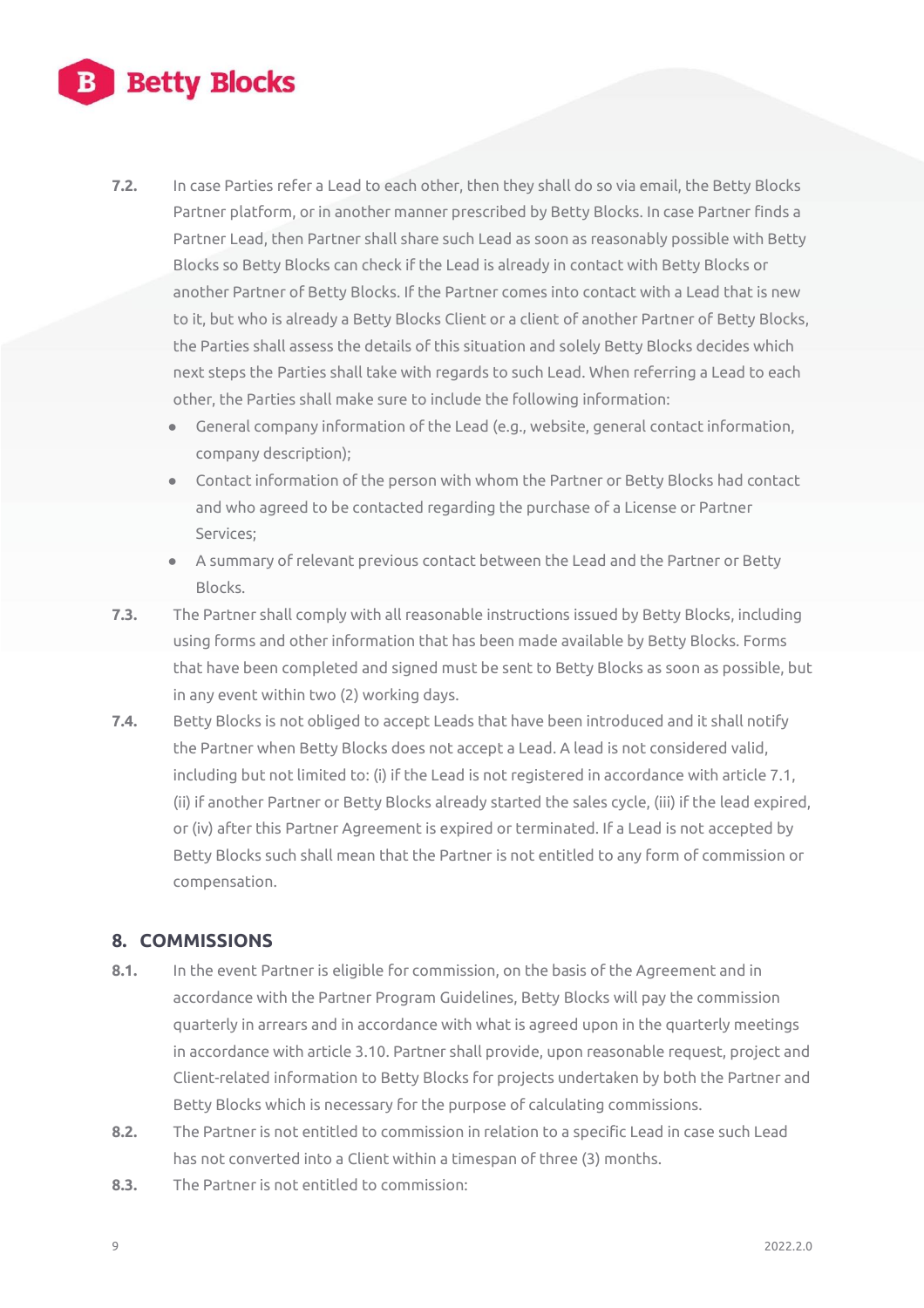- **●** if the conditions for such commission as agreed upon in the Partner Agreement have not been satisfied;
- **●** with respect to Leads that applied independently and directly to Betty Blocks or to other Betty Blocks partners without the intervention of the Partner, or in the event Betty Blocks itself has performed relevant sales activities in relation to such Lead;
- **●** for Betty Blocks services, only licenses are eligible for commission;
- **●** the Proposed Lead is located in an area in which another partner has an exclusive arrangement for the sale of Software or which Betty Blocks is otherwise prohibited by agreement or law from accepting;
- **●** in case of fraud;
- **●** In the event that Partner has not met the criteria as stated in article 13.4.
- **8.4.** In case a proposed Lead does not result in a commission, Betty Blocks endeavors to timely inform Partner hereof. Betty Blocks shall also inform Partner in case Betty Blocks rejects a certain Lead. When informing Partner, Betty Blocks shall include the reason for rejection of the Lead or commission.
- **8.5.** Betty Blocks does not issue any guarantee concerning the income (commissions) to be generated by the Partner. Partner shall never be entitled to any form of remuneration whatsoever.
- **8.6.** Betty Blocks provides the Partner with a statement of the commission(s) that is owed after every three months (calendar quarter). This occurs at the latest on the last day of the month following the three months in respect of which a statement is provided.
- **8.7.** The Partner is obliged to check the commission calculated by Betty Blocks for correctness and completeness. Inaccuracies must be notified to Betty Blocks in writing within 7 days after the Partner receives the statement. The Partner will be deemed to have accepted the statement if no response has been received during this term. Betty Blocks will send Partner a credit invoice and use its best efforts to pay the credit owed to Partner within 30 days after the credit is sent by Betty Blocks.
- **8.8.** Betty Blocks is entitled to perform audits or have audits performed by a third party (for example; accountant) on the records and systems of Partner for the purpose of:
	- **●** Checking any claimed and/or paid out commissions, including validating the information on which such commission was based;
	- **●** Checking if Partner's use of the Betty Blocks Software is in compliance with the Betty Blocks Terms and quality standards as conveyed in Betty Blocks training and certification programs; and
	- **●** ensuring compliance with the terms of the Agreement in general.
- **8.9.** In the event that such audit reveals any use of the Betty Blocks Software by Partner other than in material compliance with this Agreement, Partner will act promptly to repair such causes and reimburse Betty Blocks for all reasonable costs and expenses related to such audit which revealed the non-compliance in addition to any additional license fees and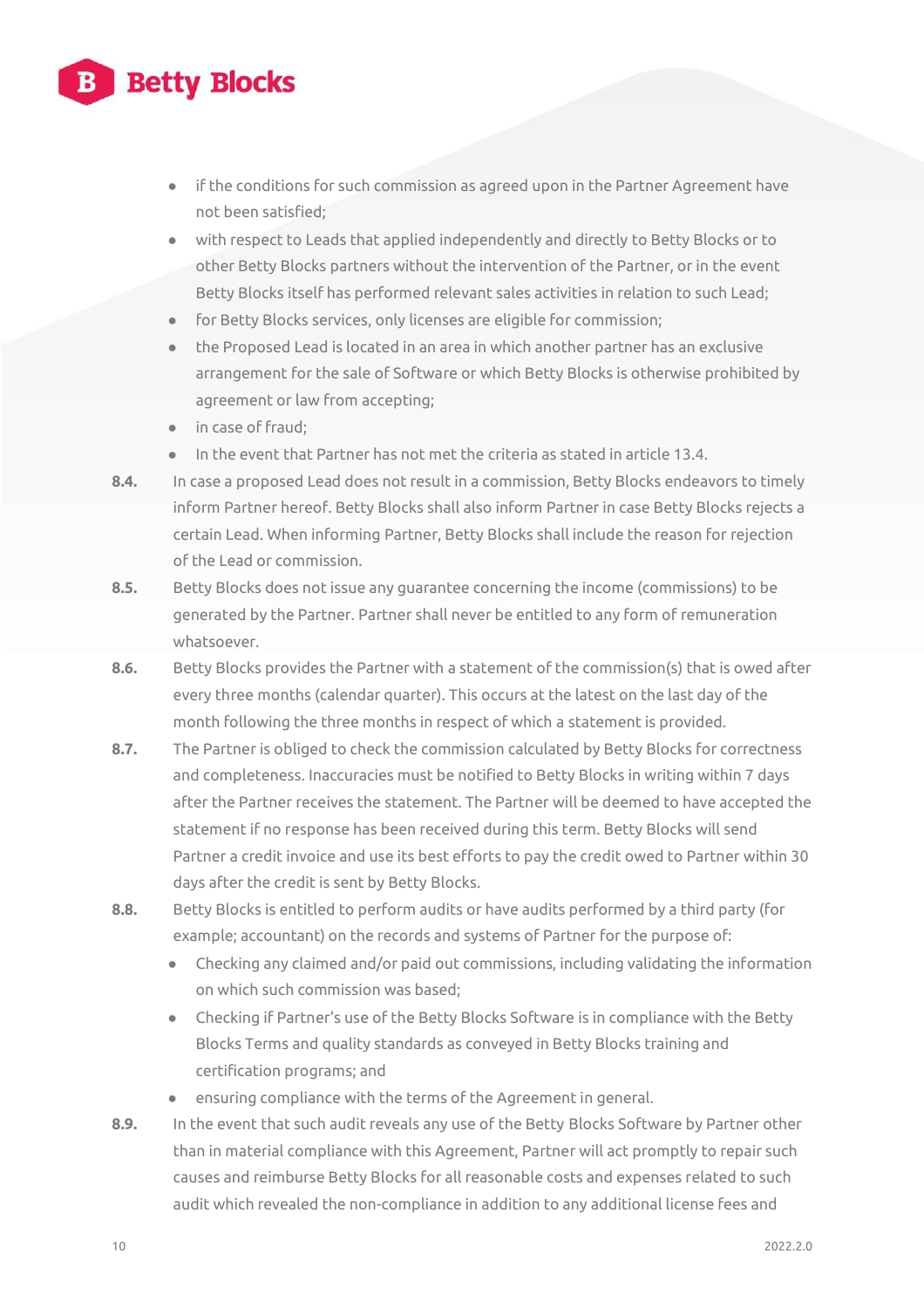

maintenance fees owed to Betty Blocks as a result of such non-compliance. For clarification purposes: any costs and expenses incurred by Betty Blocks for audits which do not reveal any material non-compliance shall be at Betty Blocks' own expense.

### **9. MARKETING**

- **9.1.** Partner shall make every effort to promote, undertake all marketing activities, as long as such advertisement is in line with Betty Blocks guidelines, trademarks and Betty Blocks did not contradict or prohibit such advertisement. In conducting all partner marketing activities, Partner shall comply with all applicable law, rules, regulations and directives, including but not limited to those relating to email marketing and spamming.
- **9.2.** Partner will ensure that its marketing and advertising efforts will preserve the professional image and reputation of Betty Blocks and the Software. Partner will not use or disclose to any third party, Betty Blocks' Confidential Information or other information that might harm Betty Blocks as a company or brand. Partner may not alter or remove trademarks, service marks or other markings from Betty Blocks products (including but not limited to the Betty Blocks Software and Documentation). Partner will discontinue use of any promotional advertising or other material referring to Betty Blocks, the Software, or any trademarks and/or other intellectual property rights upon first request of Betty Blocks.
- **9.3.** Parties shall work in good faith to issue joint press releases and distribute business case(s): concerning the Partner, and for each successful Betty Blocks project implementation. Betty Blocks may include Partner's corporate name and logo in Betty Blocks' Client lists, Partner lists, and on Betty Blocks' website.
- **9.4.** Partner is prohibited from making inaccurate, deceptive, or otherwise misleading claims about Betty Blocks and Betty Blocks services. In addition, Partner is prohibited from (i) taking any action that may cause Partner Site's visitors to confuse between Partner and Betty Blocks; or (ii) misrepresent the relationship between Partner and Betty Blocks. For the avoidance of doubt, Partner may not claim that Betty Blocks endorses and/or sponsors Partners (website).

### **10.CONFIDENTIALITY AND NON-SOLLICITATION**

- **10.1.** A Party receiving confidential information from the other Party shall treat this as strictly confidential and use this solely in connection with its rights and obligations under the Agreement.
- **10.2.** Confidential information includes all information of which it can be assumed from the context that the disclosing Party would deem this to be confidential or of which the receiving Party should reasonably have recognized its confidential nature from the content of the information. Confidential information also includes all information and data concerning or pertaining to the Agreement, the Services, pricing, service levels, Client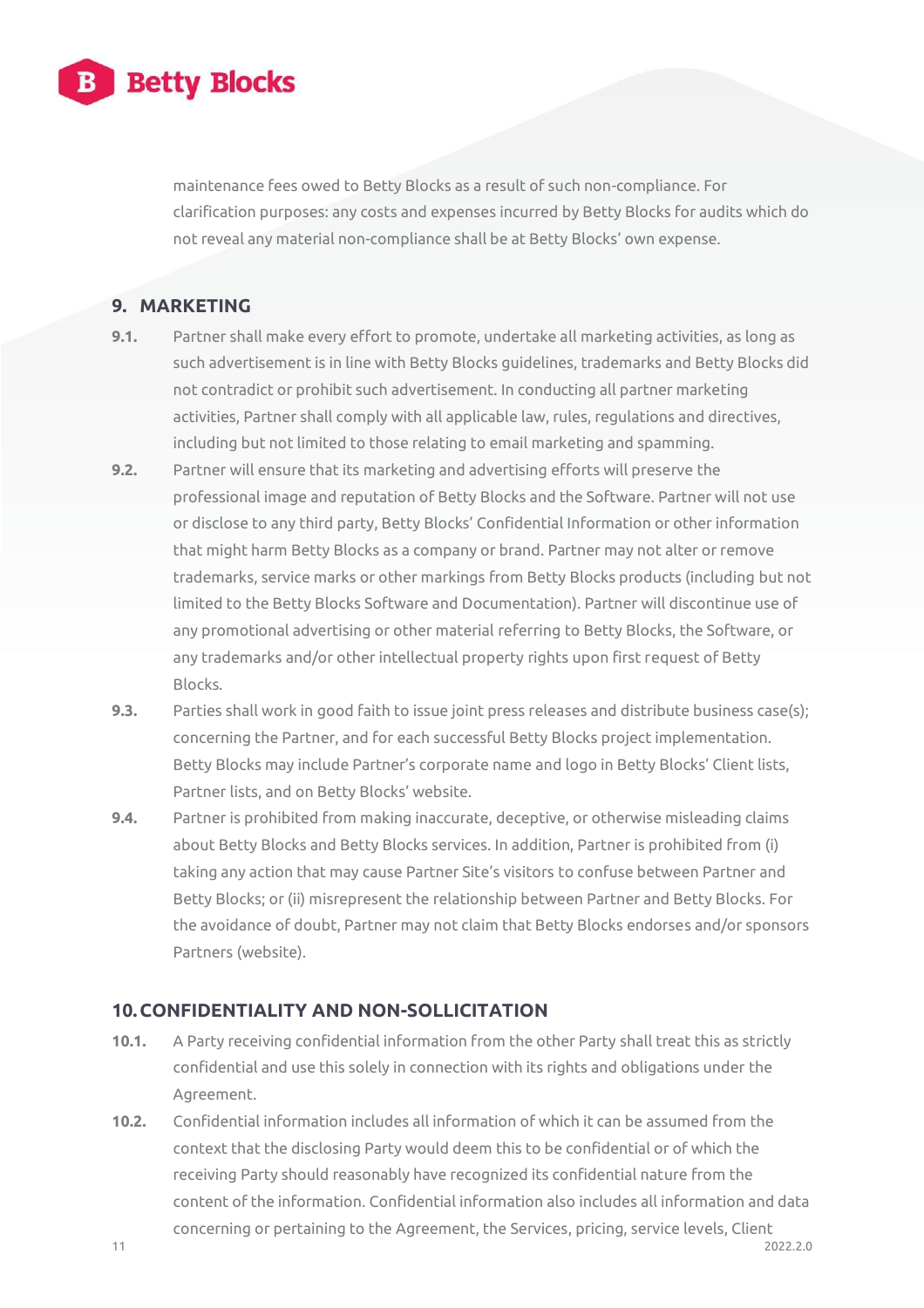

Data, and more generally data concerning business operations, marketing, research, development, inventions, know-how, samples, product and service specifications, software, business relations, irrespective of the form in which this has been recorded or is provided.

- **10.3.** The obligation to treat certain information as confidential no longer applies if the receiving Party can prove that this information:
	- is or becomes publicly available through no act or omission of the receiving Party;
	- **●** was already in possession of the receiving Party prior to the date on which it was issued by the disclosing Party;
	- **●** is available from a third party without this party being in default towards the disclosing Party arising from a confidentiality clause by distributing the information to the receiving Party; or
	- **●** was developed by the receiving party independently and without the use of the information of the disclosing Party.
- **10.4.** Should a competent court or other government authority demand access to confidential information, the receiving Party is entitled to grant such access. However, to the extent permitted by applicable law, the receiving Party shall contact the disclosing Party prior to doing so, to enable the disclosing Party to take legal action against such access (e.g., an interim measure with a competent court). However, the receiving Party shall never be liable for granting access if legally obligated.
- **10.5.** During the term of the Agreement and for one year thereafter, the Partner shall not make an offer to employ or hire employees of Betty Blocks, or have such employees perform activities in any other way (for example on the basis of a contract to perform services), directly or indirectly, without prior written consent of Betty Blocks. For this clause an employee of Betty Blocks is also considered to be a person that was employed by Betty Blocks up until one year prior to such person starting any activities on behalf of the Partner.
- **10.6.** If the Partner in any way fails to comply with the foregoing provision, the Partner will pay Betty Blocks a compensation of € 25.000, - (twenty-five thousand euros), without any further act or formality being required. The foregoing shall be without prejudice to any other rights of Betty Blocks, including the right to claim compensation for the actual damage caused by the violation, insofar as such damage exceeds the compensation of  $\epsilon$ 25.000, -.

## **11.LIABILITY**

**11.1.** Betty Blocks is not liable towards the Partner for losses in connection with this Partner Agreement with the exception of cases of intent or willful recklessness on the part of Betty Blocks.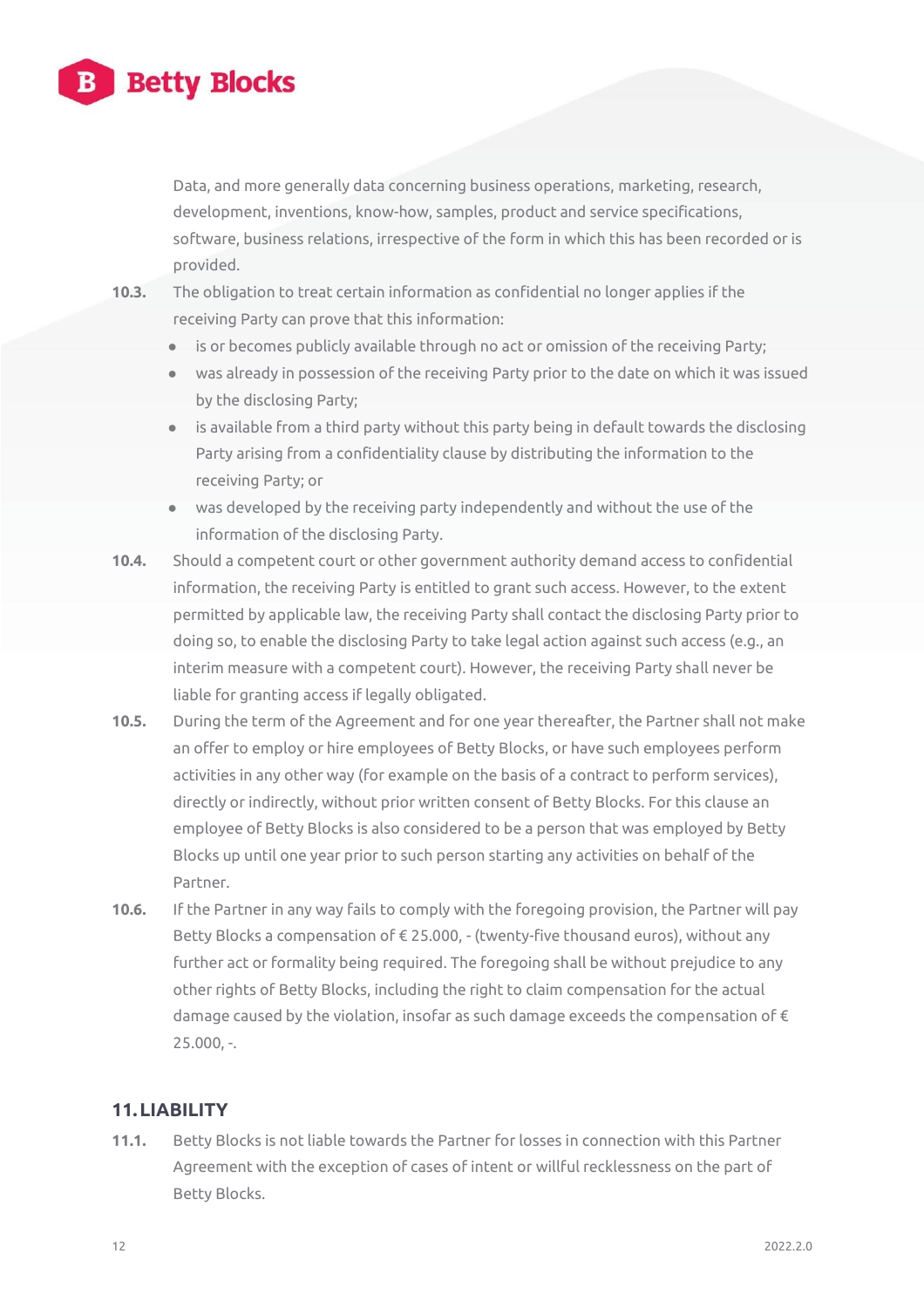- **11.2.** Betty Blocks is expressly not liable for indirect losses, including in any event but not limited to lost profit, intangible losses, any other financial loss and/or losses sustained by the Partner, the end user or third parties.
- **11.3.** If Betty Blocks is liable on the basis of a breach of contract or other legal grounds, its liability towards Partner shall be limited to at most the amount in commission to the Partner in the 12 months prior to the inception of the claim with an absolute maximum of  $\epsilon$  50.000, -.
- **11.4.** The creation of any right to compensation is subject to the condition that the Partner reports the loss to Betty Blocks in writing within a maximum of two months after it is discovered. In addition, Betty Blocks' liability on account of an attributable failure to comply with the Agreement only arises if the Partner provides Betty Blocks with a proper written notice of default, while giving Betty Blocks a reasonable period of time in which to remedy the failure, and Betty Blocks still attributable fails to comply with its obligations after that period has expired. The notice of default must include a description of the failure in as much detail as possible so that Betty Blocks is able to respond adequately.
- **11.5.** The Partner indemnifies Betty Blocks against all claims from Leads and/or third parties that are based on Betty Blocks' failure to comply with commitments made by the Partner and against claims based on unlawful conduct on the part of the Partner or its Users while using Betty Blocks.
- **11.6.** In the event of force majeure, Betty Blocks shall never be obliged to compensate for the resulting loss. Force majeure applies inter alia in case of disruptions to or breakdowns of the internet, telecommunications infrastructure, power failures, civil commotion, war, congestion, strikes, lockouts, business interruptions, supply stagnation, fires and floods, if these causes mean within reason that Betty Blocks is no longer able to comply.

### **12.INTELLECTUAL PROPERTY**

- **12.1.** Partner acknowledges and agrees that Betty Blocks and/or its licensors own all Intellectual Property Rights in and to the Software, the Deliverables and the Documentation, unless and to the extent expressly agreed otherwise by means of signed instrument. Partner is not permitted to remove or alter any statement concerning copyright, trademarks, trade names or other Intellectual Property Rights from the Software and/or the Documentation. Partner is not permitted to use or request domain names identical to or that confusingly correspond to any object that is subject to any Intellectual Property Right belonging to Betty Blocks and/or its licensors.
- **12.2.** Unless otherwise expressly provided in the Agreement, Betty Blocks shall not acquire any Intellectual Property Rights in the Application(s) and Configuration(s) created by Partner. Betty Blocks will treat the Application(s) and Configuration(s) as confidential Partner information and will not make them available to third parties without separate permission.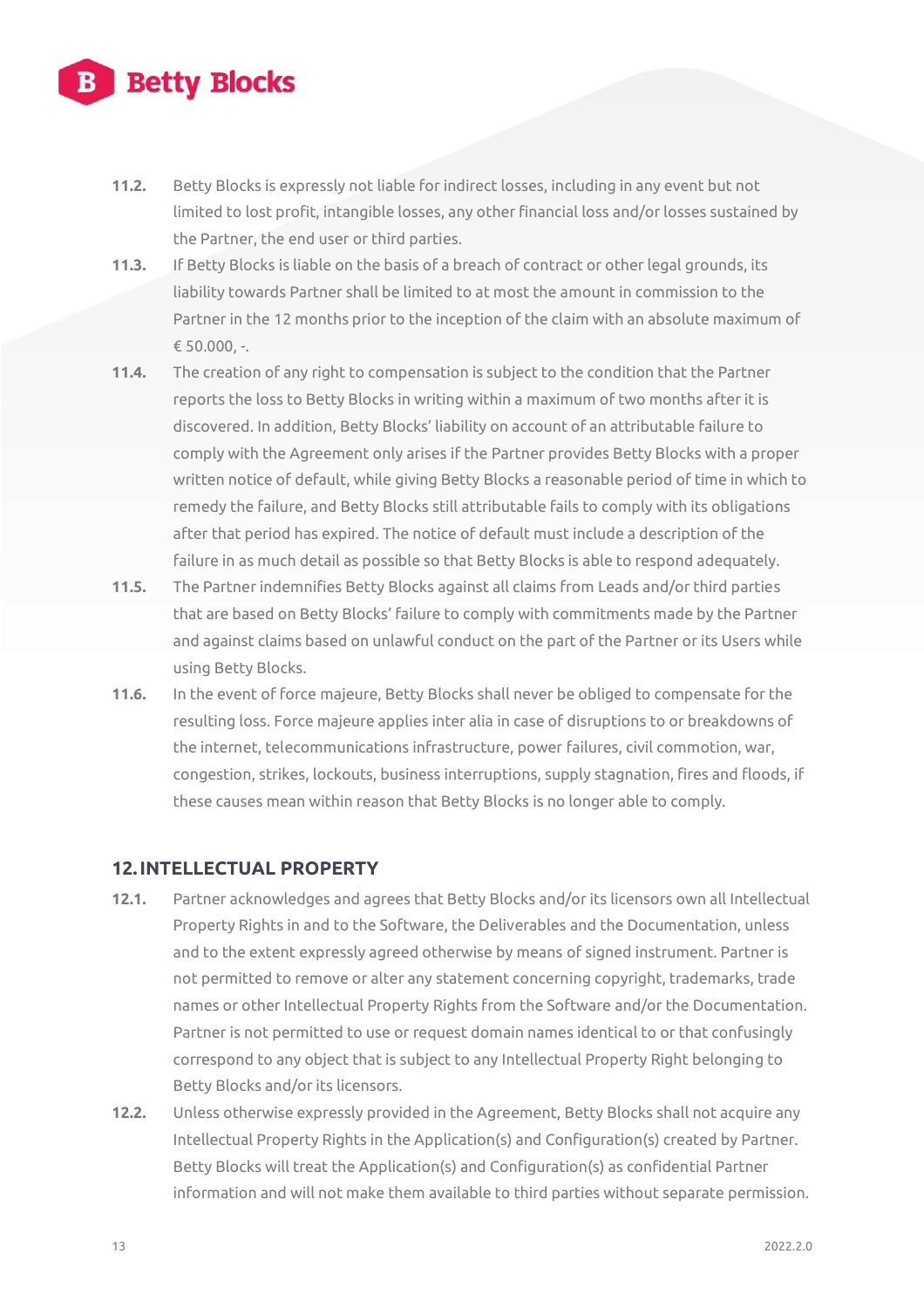

However, Betty Blocks cannot rule out that another client may choose a similar configuration, as this is beyond Betty Blocks' control.

#### **13.TERM AND TERMINATION**

- **13.1.** The term of the Agreement shall commence from the date stated in the Partner Agreement and for the period defined in the Partner Agreement ("**Initial Term"**). If the Initial Term is not specified in the Partner Agreement, the Initial Term shall be deemed to have a duration of thirty-six (36) calendar months.
- **13.2.** Upon expiration of the Initial Term, the term of the Agreement shall automatically renew each time for additional successive terms of twelve (12) months each ("Renewal Term"), unless either Party gives the other Party written notice of non-renewal at least sixty (60) calendar days prior to the beginning of the Renewal Term.
- **13.3.** Each Party may terminate the Agreement in case of a material breach of contract on the part of the other Party. Such termination does require notice of default and a reasonable time to remedy such failure, with the exception of those cases where remedy is impossible.
- **13.4.** Partner shall perform its obligations hereunder in accordance with the highest applicable Industry Standards and in compliance with all applicable laws, rules and regulations. Partner may not offer any person or entity any payments or incentives. In case Betty Blocks has reason to believe that Partner does not meet market standards and best practices (e.g., evidenced by complaints of Mutual Clients or low Client satisfaction scores, e.g., lower than 7.5), then Betty Blocks shall issue a warning and provide Partner with reasonable time to improve. If Partner, after such reasonable time, still does not meet the level of service and professionalism that Betty Blocks may expect from its partners, then Betty Blocks is entitled to terminate the Agreement.
- **13.5.** Betty Blocks may terminate the Partner Agreement and/or suspend Partner's use of the Betty Blocks license immediately upon written notice to Partner; (i) in the event Partner breaches article 3, 5, 9.2 and/or 9.5, (ii) within 30 days of Partner failing to meet the requirements applicable to the Agreement, (iii) if Betty Blocks determines that Partner is acting, has acted, in a way that has or may negatively reflect on or affect Betty Blocks, our Leads, or our Customers.
- **13.6.** Following termination of this Agreement, the Parties will be obliged to immediately remove all names and signs that indicate the relationship between Betty Blocks and the Partner and Betty Blocks, irrespective of the manner in which they were placed, with the exception of statutory and financial obligations. The Parties will refrain from all announcements, acts, conduct etc. that could create the impression among end users and the public in general that the Partner or employees of the Partner are in any way affiliated with Betty Blocks' organization and vice versa.
- **13.7.** When the Agreement ends, the Partner will be obliged to immediately return to Betty Blocks everything that was made available to it by Betty Blocks relating to or in connection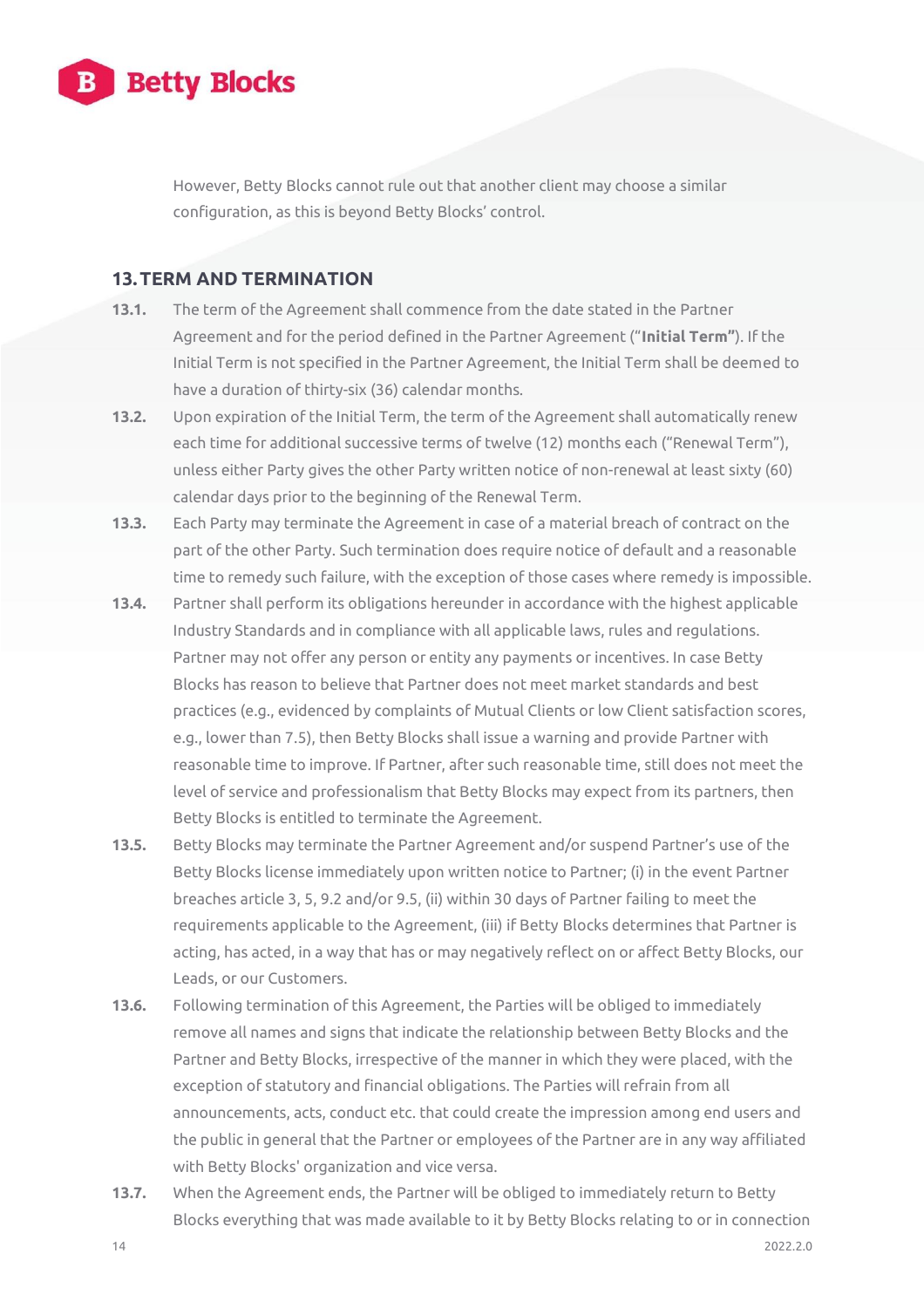

with this Partner Agreement, such as price lists, promotional materials, and what has been made available to it on the basis of this Partner Agreement.

- **13.8.** Termination or the full or partial dissolution of this Agreement does not release the Parties from ongoing obligations that arise therefrom concerning, for example, liability, confidentiality, applicable law and the competent court.
- **13.9.** In case the Partner Agreement has been terminated, then the following shall apply:
	- **●** In case a Referral Partner refers a Lead to Betty Blocks before termination of the Agreement, and which Lead converts into a Client after Termination of the Agreement, he is eligible for commission in accordance with the terms of the Partner Agreement;
	- **●** Any other form of commission will explicitly be excluded and, for the avoidance of doubt, Partner will no longer be entitled to any form of commission.
- **13.10.** After the termination of the Agreement, the Parties shall remain professional towards each other and shall not make negative statements about each other. Furthermore:
	- **●** Partner shall not induce Betty Blocks Clients to terminate their agreements with Betty Blocks; and
	- **●** Partner shall not induce Betty Blocks Clients to purchase services similar to Betty Blocks' services from competitors of Betty Blocks.
- **13.11.** If Partner acts in contravention of previous article 13.10, it shall owe to Betty Blocks without judicial intervention an immediately due and payable penalty of one (1) time the commission owed in the previous 12 months by Betty Blocks to the Partner in connection with the Betty Blocks Client(s) approached by Partner within two years after the end of the Agreement, subject to a minimum of € 50,000 (in words: fifty thousand euros). This penalty does not limit Betty Blocks' right to claim any and all damages attributable to Partner's breach of the Agreement, insofar such damages exceed the penalty.

### **14.AMENDMENTS TO THE PARTNER TERMS**

- **14.1.** Betty Blocks has the right to amend these Partner Terms as well as the arrangements with respect to commissions once per calendar year.
- **14.2.** Betty Blocks shall announce changes and additions at least thirty (30) days before they enter into effect via Betty Blocks so that the Partner can take note thereof. Such an announcement may take place via email, Betty Blocks' partner portal or another medium chosen by Betty Blocks.
- **14.3.** If the Partner does not wish to accept a change or addition, Partner will have the right to terminate the Agreement until the effective date. Continued use after the effective date applies as acceptance of the changed or supplemented terms and conditions.

### **15.MISCELLANEOUS PROVISIONS**

**15.1.** Dutch law applies to this Agreement.